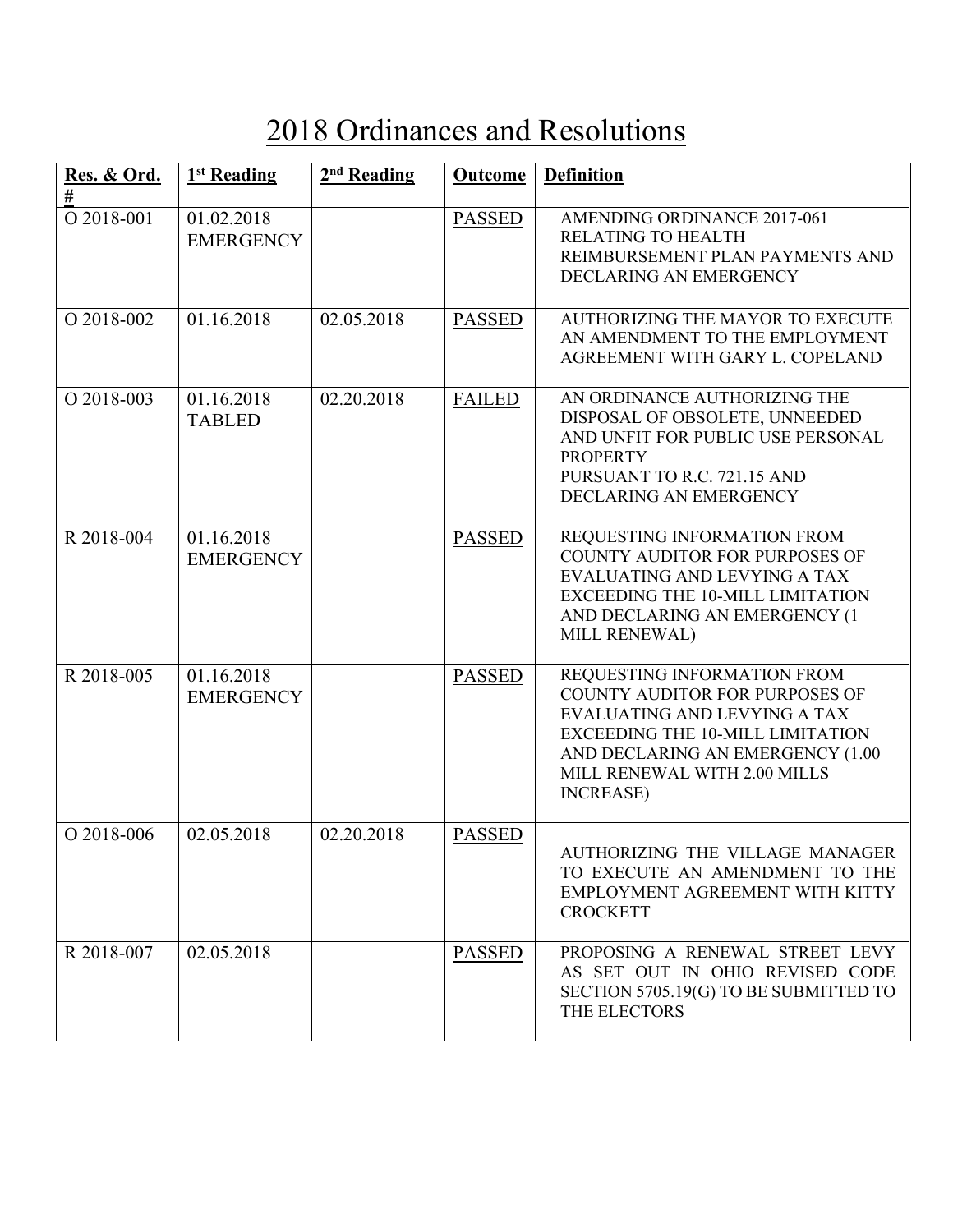| O 2018-008 | 02.05.2018 | 02.20.2018 | <b>PASSED</b> | AUTHORIZING THE VILLAGE MANAGER<br>TO ENTER INTO A CONTRACT WITH<br>MURPHY TRACTOR & EQUIPMENT FOR<br>THE PURCHASE OFONE JOHN DEERE 310L<br><b>BACKHOE LOADER</b>                                                                     |
|------------|------------|------------|---------------|---------------------------------------------------------------------------------------------------------------------------------------------------------------------------------------------------------------------------------------|
| O 2018-009 | 02.05.2018 | 02.20.2018 | <b>PASSED</b> | AUTHORIZING THE VILLAGE MANAGER<br>TO ENTER INTO A GENERAL SERVICE<br>AGREEMENT WITH UTILITY<br><b>SALES</b><br>AGENCY, LLC RELATED TO THE CHANGE<br>OUT OF WATER METERS FOR THE<br><b>VILLAGE</b>                                    |
| O 2018-010 | 02.05.2018 | 02.20.2018 | <b>PASSED</b> | AUTHORIZING THE VILLAGE MANAGER<br>TO ENTER INTO A CONTRACT WITH TSYS<br>BUSINESS SOLUTIONS, LLC RELATED TO<br><b>CREDIT CARD PROCESSING FOR MAYORS</b><br><b>COURT</b>                                                               |
| O 2018-011 | 02.05.2018 | 02.20.2018 | <b>PASSED</b> | <b>AUTHORIZING THE VILLAGE MANAGER</b><br>TO ENTER INTO A BILLER AGREEMENT<br>WITH INVOICE CLOUD, INC. IN ORDER TO<br>ESTABLISH AN ONLINE BILLING PORTAL<br><b>FOR WATER BILLS</b>                                                    |
| O 2018-012 | 02.05.2018 | 02.20.2018 | <b>PASSED</b> | AMENDING THE FEE SCHEDULE FOR<br>WATER RATES AND COSTS FOR THE<br><b>VILLAGE</b><br>OF<br>WAYNESVILLE<br><b>TO</b><br><b>INCREASE THE BULK WATER RATE FROM</b><br>\$4.20 TO \$5.25 PER 1000 GALLONS<br><b>EFFECTIVE APRIL 1, 2018</b> |
| O 2018-013 | 02.05.2018 | 02.20.2018 | <b>PASSED</b> | AUTHORIZING THE VILLAGE MANAGER<br>TO ENTER INTO A CONTRACT WITH<br>BUCKEYE STATE PIPE & SUPPLY CO., INC.<br>FOR THE PURCHASE OF WATER METERS                                                                                         |
| O 2018-014 | 02.16.2018 | 03.05.2018 | <b>PASSED</b> | AUTHORIZING THE VILLAGE MANAGER<br>TO ENTER INTO A CONTRACT WITH<br><b>THE</b><br>FERGUSON WATERWORKS FOR<br>PURCHASE OF METER LIDS                                                                                                   |
| O 2018-015 | 02.16.2018 | 03.05.2018 | <b>PASSED</b> | AUTHORIZING COMPENSATION IN LIEU<br>OF<br><b>HEALTHCARE</b><br><b>BENEFITS</b><br><b>FOR</b><br>VILLAGE EMPLOYEES FOR THE<br>2018<br><b>BENEFIT YEAR</b>                                                                              |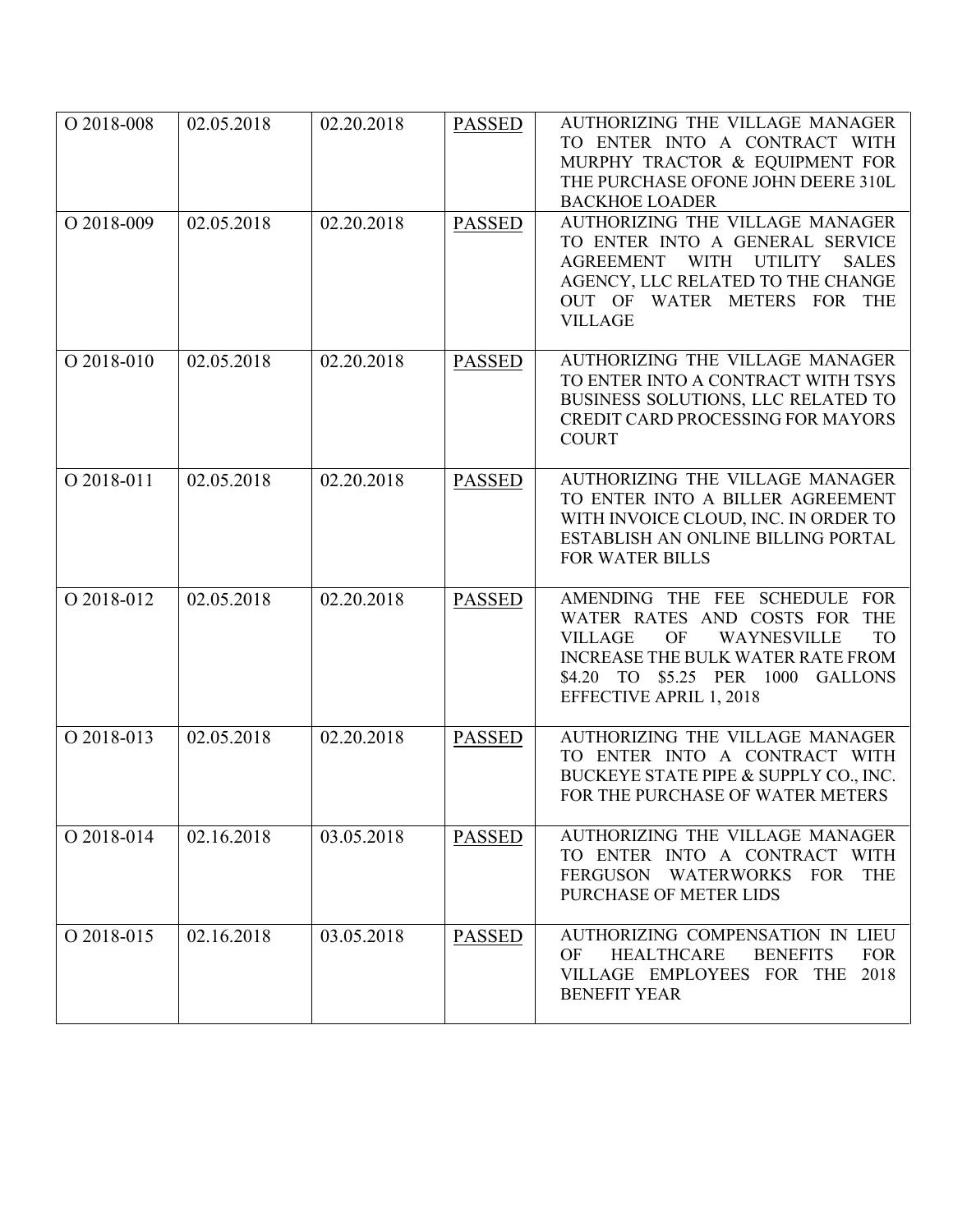| O 2018-016 | 02.16.2018                      | 03.05.2018 | <b>PASSED</b> | <b>AUTHORIZING THE VILLAGE MANAGER</b><br>TO ENTER INTO A CONTRACT WITH<br>HOMELAND TECHNOLOGY GROUP FOR<br>THE FIRE<br><b>REPLACEMENT</b><br>ALARM<br><b>PROJECT</b>                                                                                               |
|------------|---------------------------------|------------|---------------|---------------------------------------------------------------------------------------------------------------------------------------------------------------------------------------------------------------------------------------------------------------------|
| R 2018-017 | 03.19.2018                      | 04.02.2018 | <b>PASSED</b> | AMENDING THE VILLAGE INCOME TAX<br><b>CODE TO ADOPT</b><br>SECTIONS 718.80 THROUGH 718.95 OF<br>THE OHIO REVISED CODE<br>AND DECLARING AN EMERGENCY                                                                                                                 |
| O 2018-018 | 03.19.2018<br><b>EMERGENCY</b>  |            | <b>PASSED</b> | <b>AUTHORIZING THE VILLAGE MANAGER</b><br>TO ENTER INTO SCHOOL RESOURCE<br><b>AGREEMENTS</b><br><b>OFFICER</b><br><b>WITH</b><br><b>THE</b><br>BOARD OF EDUCATION OF THE WAYNE<br><b>SCHOOL</b><br><b>DISTRICT</b><br><b>AND</b><br>LOCAL<br>DECLARING AN EMERGENCY |
| O 2018-019 | 04.02.2018<br><b>EDMERGENCY</b> |            | <b>PASSED</b> | <b>AUTHORIZING THE VILLAGE MANAGER</b><br>TO ENTER INTO A CONTRACT WITH<br>WARREN COUNTY ENGINEER'S OFFICE<br>FOR PURCHASE OF ROAD SALT AND<br>DECLARING AN EMERGENCY                                                                                               |
| O 2018-020 | 04.16.2018                      | 05.07.2018 | <b>PASSED</b> | FURTHER AMENDING THE VILLAGE<br><b>INCOME TAX CODE TO ADOPT</b><br>SECTIONS 718.80 THROUGH 718.95 OF<br>THE OHIO REVISED CODE                                                                                                                                       |
| O 2018-021 | 05.21.2018                      | 06.04.2018 | <b>PASSED</b> | <b>RELEASING</b><br>ORDINANCE<br><b>THE</b><br>AN.<br>MAINTENANCE BOND FOR WINDFIELD<br><b>ESTATES SUBDIVISION</b>                                                                                                                                                  |
| R 2018-022 | 06.04.2018<br><b>EMERGENCY</b>  |            | <b>PASSED</b> | <b>THE</b><br><b>RESOLUTION</b><br><b>AMENDING</b><br>$\mathsf{A}$<br>APPROPRIATIONS FOR THE VILLAGE OF<br>WAYNESVILLE FOR CALENDAR YEAR<br>2018 (AMENDMENT NO. 1)<br><b>AND</b><br>DECLARING AN EMERGENCY                                                          |
| O 2018-023 | 06.04.2018                      | 06.18.2018 | <b>PASSED</b> | AN ORDINANCE AUTHORIZING THE<br>WAIVER OF THE WATER CONNECTION<br>FEE RELATED TO THE NEW WAYNE<br><b>TOWNSHIP FIRE STATION</b>                                                                                                                                      |
| O 2018-024 | 06.04.2018                      | 06.18.2018 | <b>PASSED</b> | AN ORDINANCE AUTHORIZING THE<br><b>WAIVER OF CERTAIN ZONING FEES</b><br><b>RELATED</b><br>TO<br><b>THE</b><br><b>NEW</b><br><b>WAYNE</b><br><b>TOWNSHIP FIRE STATION</b>                                                                                            |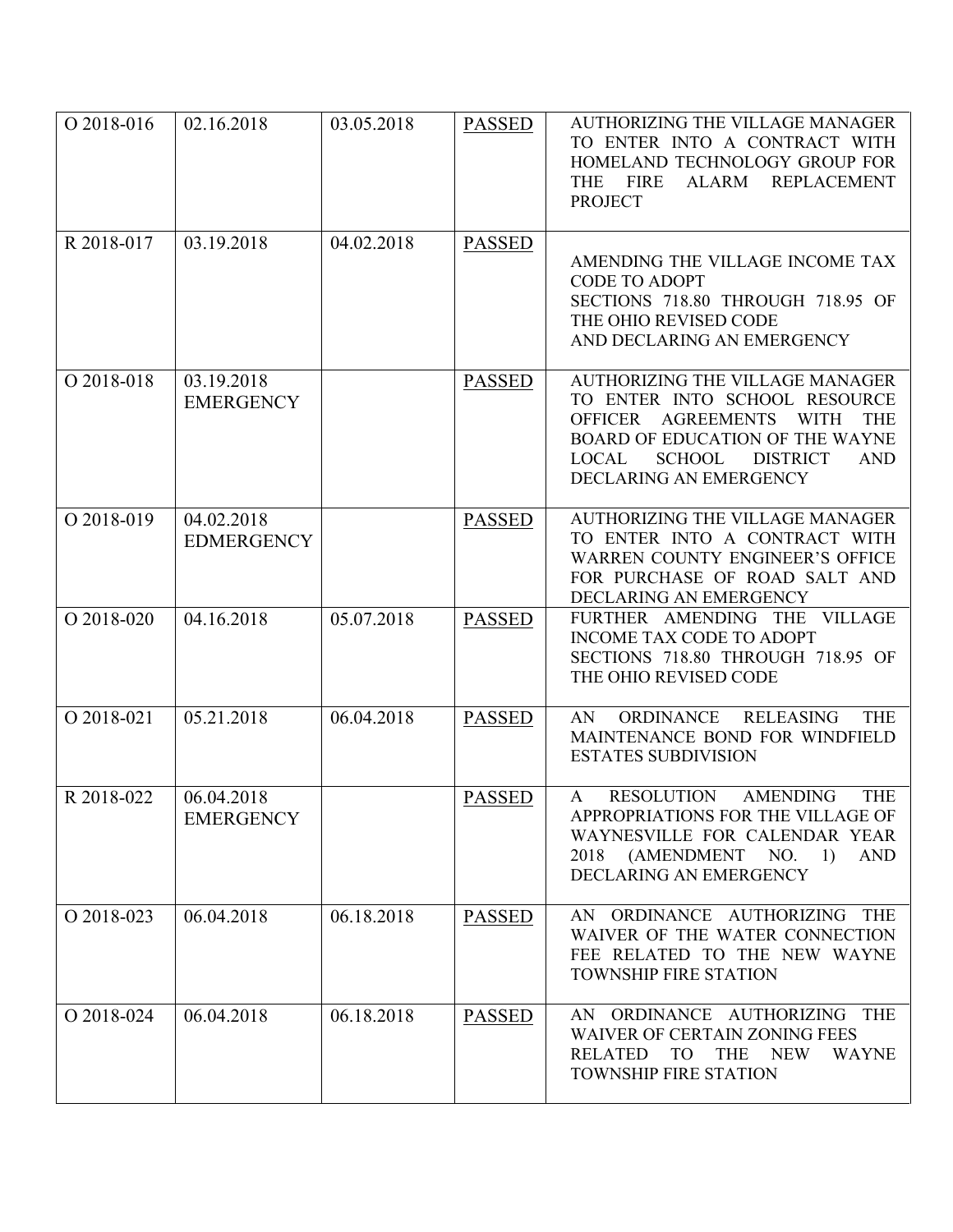| R 2018-025 | 06.04.2018 | 06.18.2018<br><b>EMERGENCY</b> | <b>PASSED</b> | A RESOLUTION AUTHORIZING<br><b>THE</b><br>VILLAGE MANAGER TO ENTER INTO A<br><b>AGREEMENT</b><br><b>WITH</b><br><b>COOPERATIVE</b><br>WAYNE TOWNSHIP RELATED TO THE<br><b>STREET</b><br><b>THIRD</b><br><b>WATER</b><br><b>MAIN</b><br>REPLACEMENT AND<br><b>RESURFACING</b><br>PROJECT AS AN EMERGENCY                                                                                                                     |
|------------|------------|--------------------------------|---------------|-----------------------------------------------------------------------------------------------------------------------------------------------------------------------------------------------------------------------------------------------------------------------------------------------------------------------------------------------------------------------------------------------------------------------------|
| R 2018-026 | 06.04.2018 | 06.18.2018<br><b>EMERGENCY</b> | <b>PASSED</b> | A RESOLUTION AUTHORIZING VILLAGE<br><b>GARY</b><br><b>COPELAND</b><br><b>TO</b><br><b>MANAGER</b><br><b>AND</b><br><b>PREPARE</b><br><b>SUBMIT</b><br>AN<br>APPLICATION TO PARTICIPATE IN THE<br>OHIO PUBLIC WORKS COMMISSION<br>STATE CAPITAL IMPROVEMENT AND /<br><b>OR</b><br><b>LOCAL</b><br><b>TRANSPORTATION</b><br>IMPROVEMENT PROGRAM(S) AND TO<br>EXECUTE CONTRACTS AS REQUIRED<br>(THIRD STREET) AS AN EMERGENCY  |
| R 2018-027 | 06.04.2018 | 06.18.2018<br><b>EMERGENCY</b> | <b>PASSED</b> | A RESOLUTION AUTHORIZING<br><b>THE</b><br>VILLAGE MANAGER TO ENTER INTO A<br><b>AGREEMENT</b><br><b>COOPERATIVE</b><br><b>WITH</b><br>WARREN COUNTY RELATED TO THE<br><b>DRIVE</b><br><b>EDWARDS</b><br><b>UTILITY</b><br><b>PROJECT</b><br>AN<br><b>REPLACEMENT</b><br>AS<br><b>EMERGENCY</b>                                                                                                                              |
| R 2018-028 | 06.04.2018 | 06.18.2018<br><b>EMERGENCY</b> | <b>PASSED</b> | A RESOLUTION AUTHORIZING VILLAGE<br><b>TO</b><br><b>MANAGER</b><br><b>GARY</b><br><b>COPELAND</b><br><b>AND</b><br><b>SUBMIT</b><br><b>PREPARE</b><br>AN<br>APPLICATION TO PARTICIPATE IN THE<br>OHIO PUBLIC WORKS COMMISSION<br>STATE CAPITAL IMPROVEMENT AND /<br><b>OR</b><br><b>TRANSPORTATION</b><br><b>LOCAL</b><br>IMPROVEMENT PROGRAM(S) AND TO<br>EXECUTE CONTRACTS AS REQUIRED<br>(EDWARDS DRIVE) AS AN EMERGENCY |
| R 2018-029 | 06.04.2018 | 06.18.2018<br><b>EMERGENCY</b> | <b>PASSED</b> | RESOLUTION AUTHORIZING<br><b>THE</b><br>$\mathsf{A}$<br>VILLAGE MANAGER TO ENTER INTO A<br><b>COOPERATIVE</b><br><b>AGREEMENT</b><br><b>WITH</b><br>WAYNE TOWNSHIP RELATED TO THE<br><b>EDWARDS</b><br><b>DRIVE</b><br><b>UTILITY</b><br><b>REPLACEMENT</b><br><b>PROJECT</b><br>AS<br>AN<br><b>EMERGENCY</b>                                                                                                               |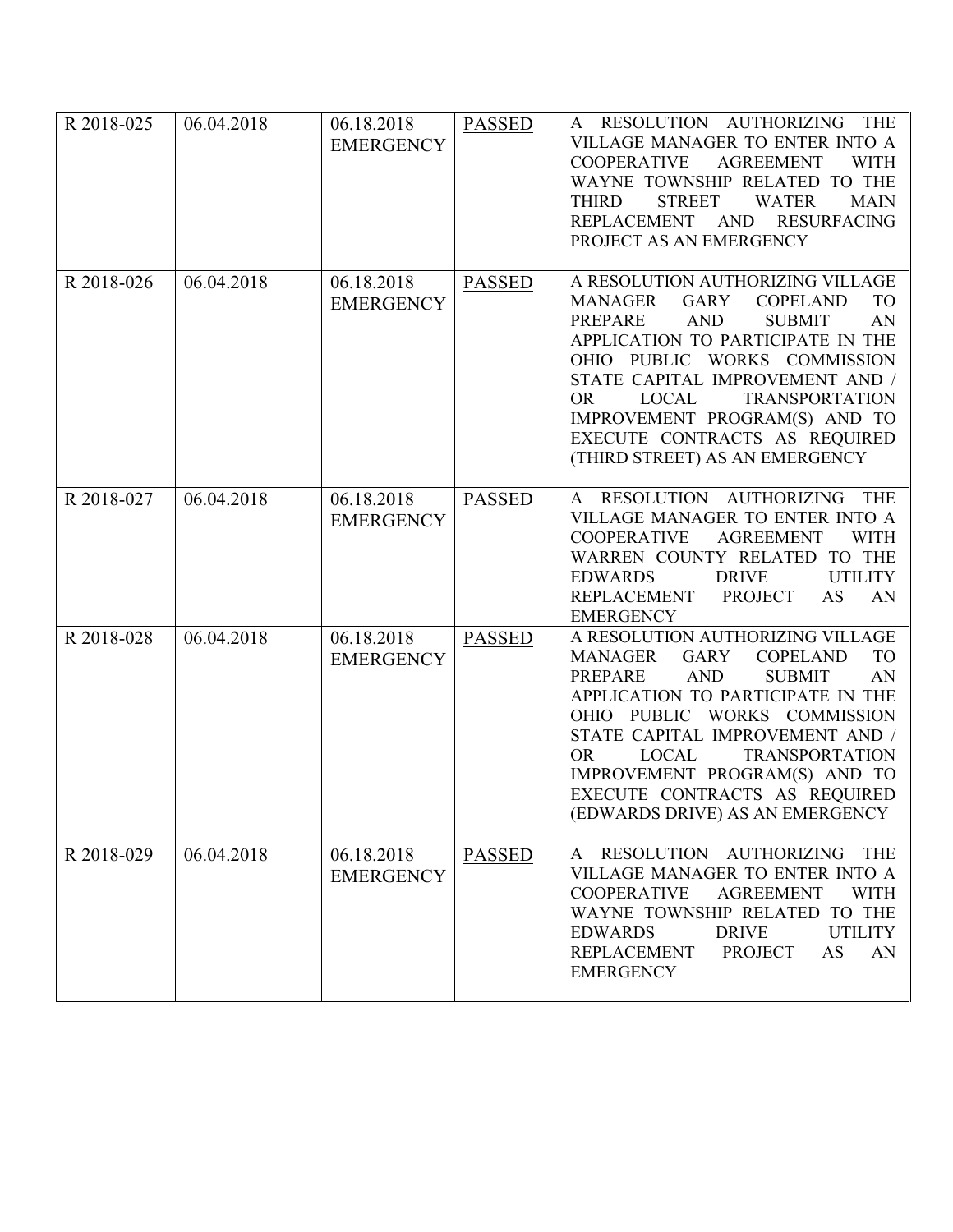| O 2018-030 | 06.18.2018<br><b>EMERGENCY</b> |                                | <b>PASSED</b> | <b>AUTHORIZING THE VILLAGE MANAGER</b><br>TO ENTER INTO A CONTRACT WITH FED<br>EXCAVATING, INC FOR THE REPAIR<br>AND INSTALLLATION OF VILLAGE<br>STORM SEWERS AND DECLARING AN<br><b>EMERGENCY</b> |
|------------|--------------------------------|--------------------------------|---------------|----------------------------------------------------------------------------------------------------------------------------------------------------------------------------------------------------|
| O 2018-031 | 06.18.2018                     | 07.02.2018<br><b>EMERGENCY</b> | <b>PASSED</b> | <b>AUTHORIZING THE VILLAGE MANAGER</b><br>TO ENTER INTO A CONTRACT WITH<br>GROUND WATER SCIENCE FOR NEW<br>WELLFIELD<br><b>HYDROGEOLOGIC</b><br>PROFESSIONAL SERVICES                              |
| O 2018-032 | 07.02.2018<br><b>EMERGENCY</b> |                                | <b>PASSED</b> | A RESOLUTION APPROVING THE 2019<br>ANNUAL TAX BUDGET FOR THE<br>WAYNESVILLE<br><b>AND</b><br>VILLAGE<br>OF<br>DECLARING AN EMERGENCY                                                               |
| O 2018-033 | 07.02.2018<br><b>EMERGENCY</b> |                                | <b>PASSED</b> | AN ORDINANCE AUTHORIZING THE<br>FINANCE DIRECTOR TO TRANSFER<br><b>INVESTMENT FUNDS (2 YEAR CD) AND</b><br>DECLARING AN EMERGENCY (CD<br>ROLLOVER) AND DECLARING<br>AN<br><b>EMERGENCY</b>         |
|            |                                |                                |               |                                                                                                                                                                                                    |
|            |                                |                                |               |                                                                                                                                                                                                    |
|            |                                |                                |               |                                                                                                                                                                                                    |
|            |                                |                                |               |                                                                                                                                                                                                    |
|            |                                |                                |               |                                                                                                                                                                                                    |
|            |                                |                                |               |                                                                                                                                                                                                    |
|            |                                |                                |               |                                                                                                                                                                                                    |
|            |                                |                                |               |                                                                                                                                                                                                    |
|            |                                |                                |               |                                                                                                                                                                                                    |
|            |                                |                                |               |                                                                                                                                                                                                    |
|            |                                |                                |               |                                                                                                                                                                                                    |
|            |                                |                                |               |                                                                                                                                                                                                    |